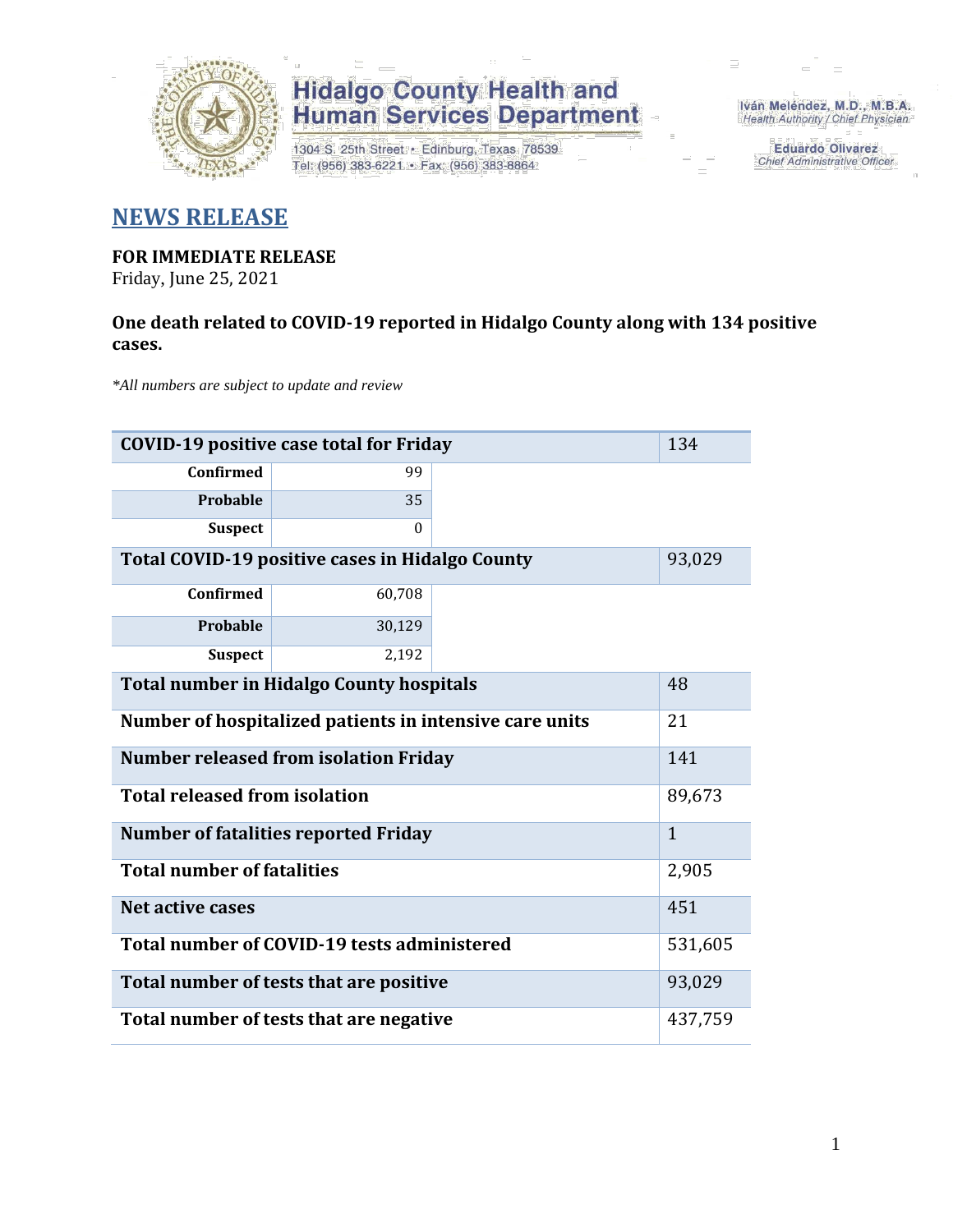

### **Hidalgo County Health and Human Services Department**

1304 S. 25th Street · Edinburg, Texas 78539 Tel: (956) 383-6221 · Fax: (956) 383-8864

Iván Meléndez, M.D., M.B.A. Health Authority / Chief Physician

> **Eduardo Olivarez Chief Administrative Officer**

*Hidalgo County uses the case status definition provided by the Texas Department of State Health Service's 2020 Epi Case Criteria Guide revised November 2020.*

- *1. Confirmed: A person who has tested positive through a molecular or PCR (oral or nasal swabs) test that looks for the presence of the virus's genetic material.*
- *2. Probable: A person who meets presumptive laboratory evidence through detection of COVID-19 by antigen test in a respiratory specimen.*
- *3. Suspect: A person who meets supported laboratory evidence through detection of specific antibodies in serum, plasma, whole body, and no prior history of being confirmed or probable case.*

*For more information of case status definition for COVID-19, please refer to:*

[https://www.dshs.state.tx.us/IDCU/investigation/epi-case-criteria-guide/2020-Epi-Case-Criteria-](https://www.dshs.state.tx.us/IDCU/investigation/epi-case-criteria-guide/2020-Epi-Case-Criteria-Guide.pdf)[Guide.pdf](https://www.dshs.state.tx.us/IDCU/investigation/epi-case-criteria-guide/2020-Epi-Case-Criteria-Guide.pdf)

The death includes:

|  |       | Age Gender | <b>City</b> |  |  |
|--|-------|------------|-------------|--|--|
|  | - 50s | Male       | Undisclosed |  |  |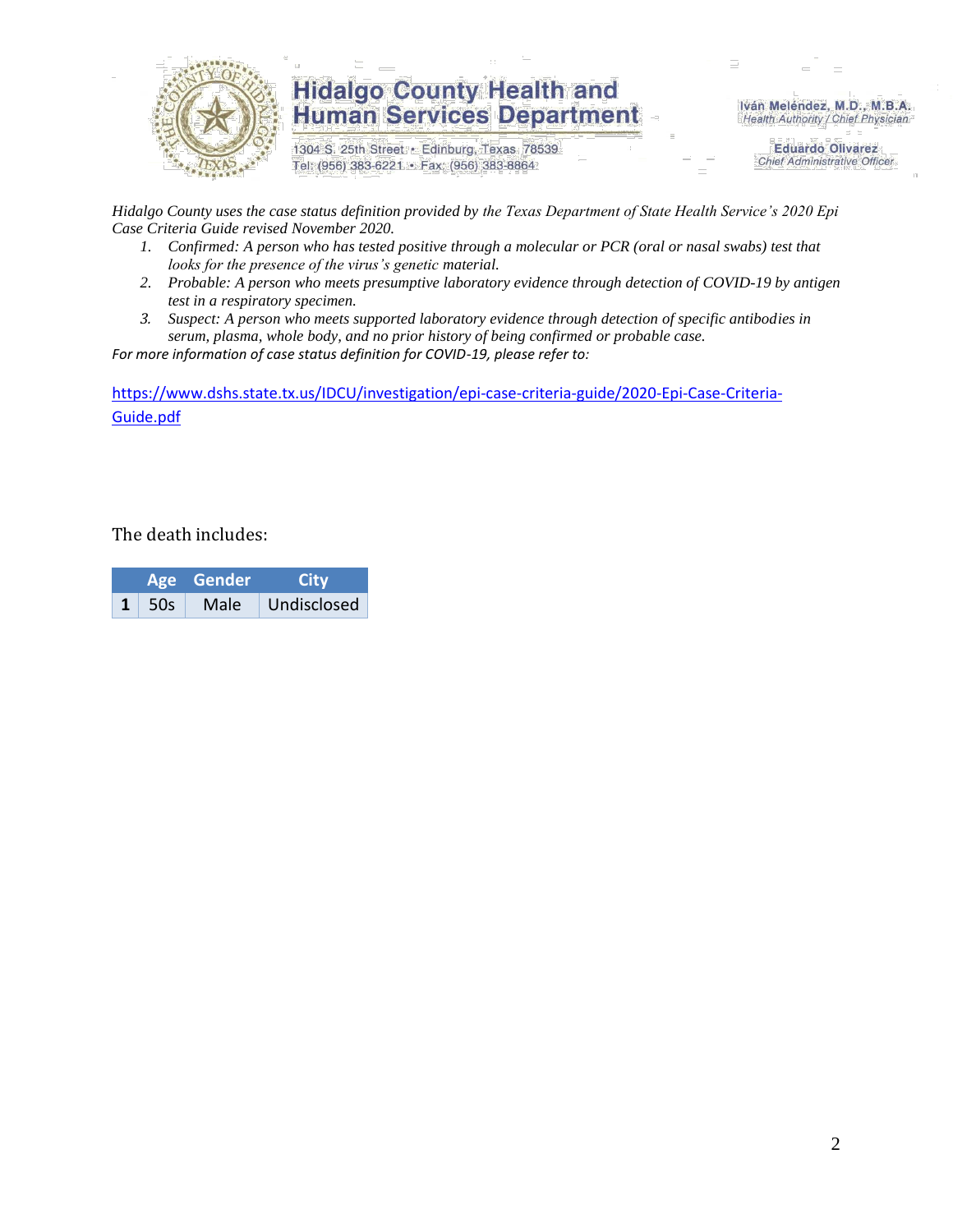

## **Hidalgo County Health and<br>Human Services Department**

1304 S. 25th Street · Edinburg, Texas 78539 Tel: (956) 383-6221 · Fax: (956) 383-8864

Iván Meléndez, M.D., M.B.A.<br>Health Authority / Chief Physician

**Eduardo Olivarez** Chief Administrative Officer

#### Friday, June 25, 2021 positive cases include:

|                         | <b>Age Range</b> | Gender                                                                                                     | <b>City</b> |     | <b>Age Range</b> | <b>Gender</b>                                                                                              | <b>City</b> |
|-------------------------|------------------|------------------------------------------------------------------------------------------------------------|-------------|-----|------------------|------------------------------------------------------------------------------------------------------------|-------------|
| $\mathbf{1}$            | $0 - 19$         | M                                                                                                          | Alamo       | 68  | 40s              | M                                                                                                          | Mercedes    |
| $\mathbf{2}$            | 30s              | F                                                                                                          | Alamo       | 69  | 40s              | M                                                                                                          | Mercedes    |
| 3                       | 30 <sub>s</sub>  | F                                                                                                          | Alamo       | 70  | $0 - 19$         | F                                                                                                          | Mission     |
| 4                       | 30 <sub>s</sub>  | F                                                                                                          | Alamo       | 71  | $0 - 19$         | M                                                                                                          | Mission     |
| 5                       | 30 <sub>s</sub>  | F                                                                                                          | Alamo       | 72  | 20s              | F                                                                                                          | Mission     |
| 6                       | 30 <sub>s</sub>  | F                                                                                                          | Alamo       | 73  | 20s              | M                                                                                                          | Mission     |
| $\overline{\mathbf{z}}$ | 30 <sub>s</sub>  | $\mathsf{M}% _{T}=\mathsf{M}_{T}\!\left( a,b\right) ,\ \mathsf{M}_{T}=\mathsf{M}_{T}\!\left( a,b\right) ,$ | Alamo       | 74  | 20s              | $\mathsf F$                                                                                                | Mission     |
| 8                       | 30 <sub>s</sub>  | M                                                                                                          | Alamo       | 75  | 20s              | M                                                                                                          | Mission     |
| 9                       | 30 <sub>s</sub>  | F                                                                                                          | Alamo       | 76  | 20s              | $\mathsf{M}% _{T}=\mathsf{M}_{T}\!\left( a,b\right) ,\ \mathsf{M}_{T}=\mathsf{M}_{T}\!\left( a,b\right) ,$ | Mission     |
| 10                      | 30 <sub>s</sub>  | F                                                                                                          | Alamo       | 77  | 20s              | F                                                                                                          | Mission     |
| 11                      | 30 <sub>s</sub>  | $\mathsf{M}% _{T}=\mathsf{M}_{T}\!\left( a,b\right) ,\ \mathsf{M}_{T}=\mathsf{M}_{T}\!\left( a,b\right) ,$ | Alamo       | 78  | 20s              | $\mathsf{M}% _{T}=\mathsf{M}_{T}\!\left( a,b\right) ,\ \mathsf{M}_{T}=\mathsf{M}_{T}\!\left( a,b\right) ,$ | Mission     |
| 12                      | 40s              | F                                                                                                          | Alamo       | 79  | 20s              | F                                                                                                          | Mission     |
| 13                      | 50s              | M                                                                                                          | Alamo       | 80  | 20s              | $\mathsf F$                                                                                                | Mission     |
| 14                      | 30 <sub>s</sub>  | M                                                                                                          | Alton       | 81  | 30 <sub>s</sub>  | M                                                                                                          | Mission     |
| 15                      | 30 <sub>s</sub>  | F                                                                                                          | Alton       | 82  | 30 <sub>s</sub>  | M                                                                                                          | Mission     |
| 16                      | 30 <sub>s</sub>  | M                                                                                                          | Donna       | 83  | 30 <sub>s</sub>  | M                                                                                                          | Mission     |
| 17                      | 30 <sub>s</sub>  | M                                                                                                          | Donna       | 84  | 30 <sub>s</sub>  | F                                                                                                          | Mission     |
| 18                      | 30 <sub>s</sub>  | M                                                                                                          | Donna       | 85  | 30 <sub>s</sub>  | M                                                                                                          | Mission     |
| 19                      | 30 <sub>s</sub>  | F                                                                                                          | Donna       | 86  | 30 <sub>s</sub>  | $\mathsf F$                                                                                                | Mission     |
| 20                      | 30 <sub>s</sub>  | F                                                                                                          | Donna       | 87  | 30 <sub>s</sub>  | F                                                                                                          | Mission     |
| 21                      | 30 <sub>s</sub>  | $\mathsf{M}% _{T}=\mathsf{M}_{T}\!\left( a,b\right) ,\ \mathsf{M}_{T}=\mathsf{M}_{T}\!\left( a,b\right) ,$ | Donna       | 88  | 30 <sub>s</sub>  | M                                                                                                          | Mission     |
| 22                      | 30 <sub>s</sub>  | F                                                                                                          | Donna       | 89  | 30 <sub>s</sub>  | F                                                                                                          | Mission     |
| 23                      | 40s              | M                                                                                                          | Donna       | 90  | 30s              | M                                                                                                          | Mission     |
| 24                      | $0 - 19$         | M                                                                                                          | Edinburg    | 91  | 30 <sub>s</sub>  | F                                                                                                          | Mission     |
| 25                      | $0 - 19$         | F                                                                                                          | Edinburg    | 92  | 30 <sub>s</sub>  | $\mathsf{M}% _{T}=\mathsf{M}_{T}\!\left( a,b\right) ,\ \mathsf{M}_{T}=\mathsf{M}_{T}\!\left( a,b\right) ,$ | Mission     |
| 26                      | $0 - 19$         | F                                                                                                          | Edinburg    | 93  | 30 <sub>s</sub>  | M                                                                                                          | Mission     |
| 27                      | $0 - 19$         | F                                                                                                          | Edinburg    | 94  | 30 <sub>s</sub>  | F                                                                                                          | Mission     |
| 28                      | $0 - 19$         | М                                                                                                          | Edinburg    | 95  | 30s              | м                                                                                                          | Mission     |
| 29                      | 20s              | M                                                                                                          | Edinburg    | 96  | 30 <sub>s</sub>  | $\mathsf{M}% _{T}=\mathsf{M}_{T}\!\left( a,b\right) ,\ \mathsf{M}_{T}=\mathsf{M}_{T}\!\left( a,b\right) ,$ | Mission     |
| 30                      | 20s              | F                                                                                                          | Edinburg    | 97  | 30 <sub>s</sub>  | F                                                                                                          | Mission     |
| 31                      | 20s              | F                                                                                                          | Edinburg    | 98  | 20s              | $\mathsf F$                                                                                                | Pharr       |
| 32                      | 20s              | F                                                                                                          | Edinburg    | 99  | 20s              | M                                                                                                          | Pharr       |
| 33                      | 20s              | M                                                                                                          | Edinburg    | 100 | 20s              | $\mathsf{M}% _{T}=\mathsf{M}_{T}\!\left( a,b\right) ,\ \mathsf{M}_{T}=\mathsf{M}_{T}\!\left( a,b\right) ,$ | Pharr       |
| 34                      | 20s              | F                                                                                                          | Edinburg    | 101 | 20s              | M                                                                                                          | Pharr       |